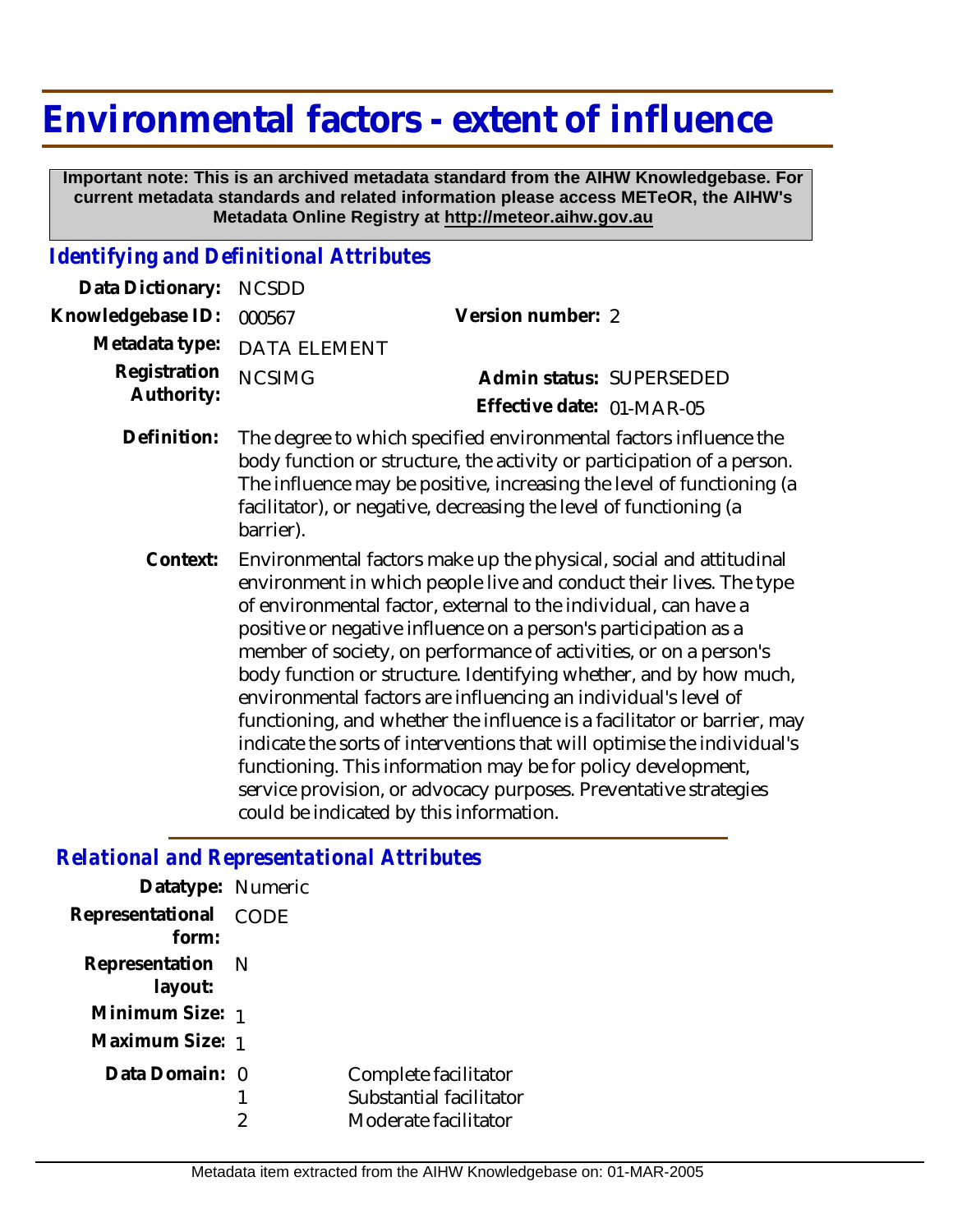- 3 Mild facilitator
- 4 Mild barrier
- 5 Moderate barrier
- 6 Severe barrier
- 7 Complete barrier
- 8 Not applicable
- 9 Not stated/inadequately described

Guide For Use: Code 0 Complete facilitator, is recorded when the environmental factor(s) impact in a positive way on the impairment, activity or participation of a person between 96-100% of the time the person participates in the specified area.

> Code 1 Substantial facilitator, is recorded when the environmental factor(s) impact in a positive way on the impairment, activity or participation of a person between 50-95% of the time the person participates in the specified area.

Code 2 Moderate facilitator, is recorded when the environmental factor(s) impact in a positive way on the impairment, activity or participation of a person between 25-49% of the time the person participates in the specified area.

Code 3 Mild facilitator, is recorded when the environmental factor(s) impact in a positive way on the impairment, activity or participation of a person between 5-24% of the time the person participates in the specified area.

Code 4 Mild barrier, is recorded when the environmental factor(s) impact in a negative way on the impairment, activity or participation of a person between 5-24% of the time the person participates in the specified area.

Code 5 Moderate barrier, is recorded when the environmental factor(s) impact in a negative way on the impairment, activity or participation of a person between 25-49% of the time the person participates in that specified area.

Code 6 Severe barrier, is recorded when the environmental factor(s) impact in a negative way on the impairment, activity or participation of a person between 50-95% of the time the person participates in that specified area.

Code 7 Complete barrier, is recorded when the environmental factor(s) impact in a negative way on the impairment, activity or participation of a person between 96-100% of the time the person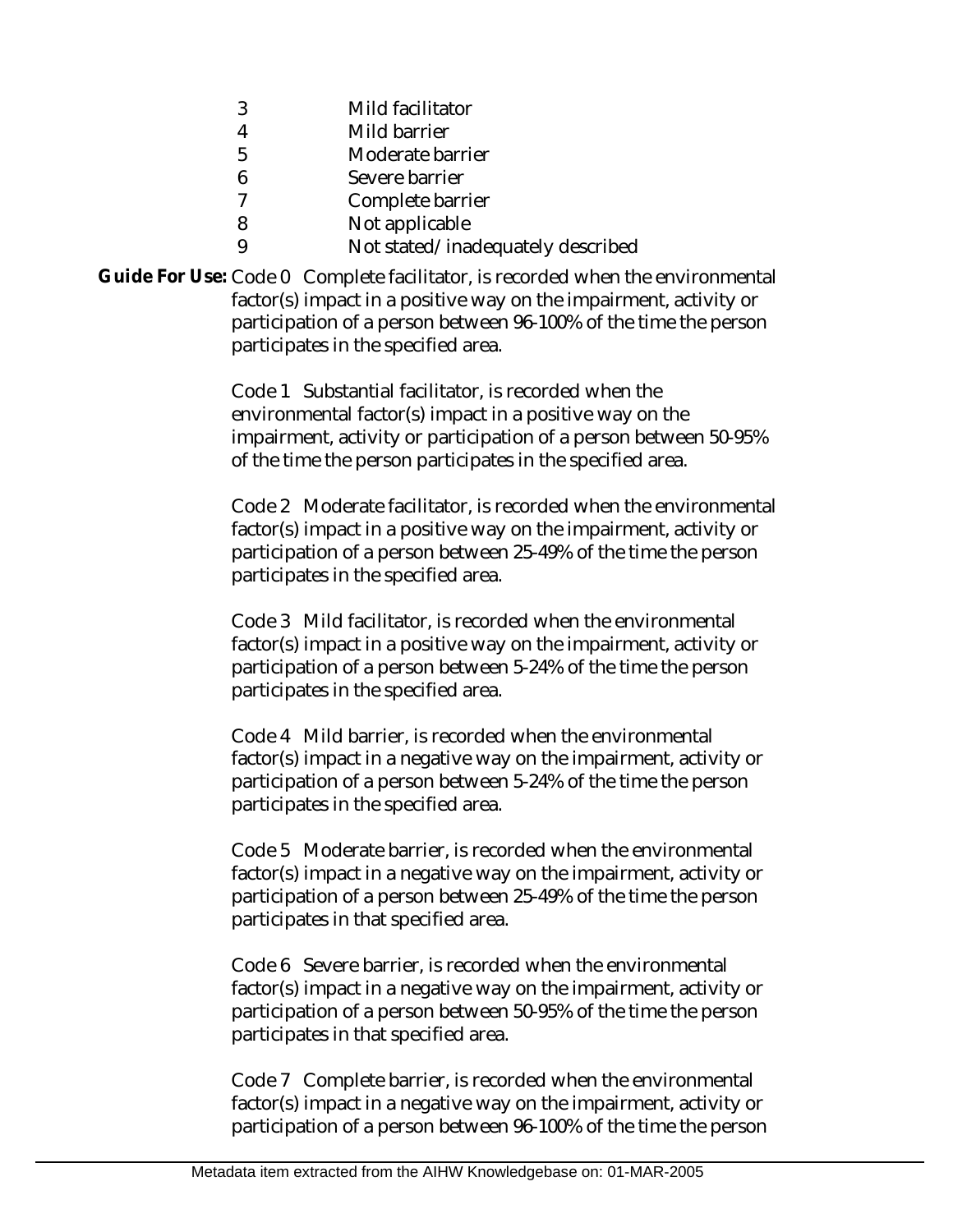participates in the specified area. Code 8 Not applicable, is recorded when the environmental factors impacts in neither a positive or a negative way on the impairment, activity or participation of a person or for between 0- 4% of the time the person participates in that specified area. Code 9 Not stated/inadequately described is recorded when there is insufficient information to record the 'Environmental factors-extent of influence' in classes 0-8. Collection Methods: This element is recorded in conjunction with 'Environmental factors' to indicate the extent to which specified environmental factors influence the body function or structure, the activity or participation of a person. The 'extent of influence' of the Environmental Factors is affected both by the degree or strength of the influence, and the amount of time the influence is experience by the person. This coding is used in conjunction with specified Environmental factors that may be related in turn to specified activities or participation domains (depending on the coding option chosen). For example, 'products and technology for communication are a moderate facilitator to participation in exchange of information'. The WHO offers three coding conventions for Environmental Factors, namely to code factors: - as they affect the person overall; - as they broadly affect each of the disability components: body function, body structure, activities and participation; - against every single body function, body structure, activity or participation code used. Related metadata: supersedes previous data element Environmental factors - extent of influence version 1 relates to the data element concept Disability version 2 relates to the data element concept Functioning version 1 relates to the data element concept Activity - functioning, disability and health version 1 relates to the data element concept Participation - functioning, disability and health version 1 relates to the data element concept Assistance with activities and participation version 1